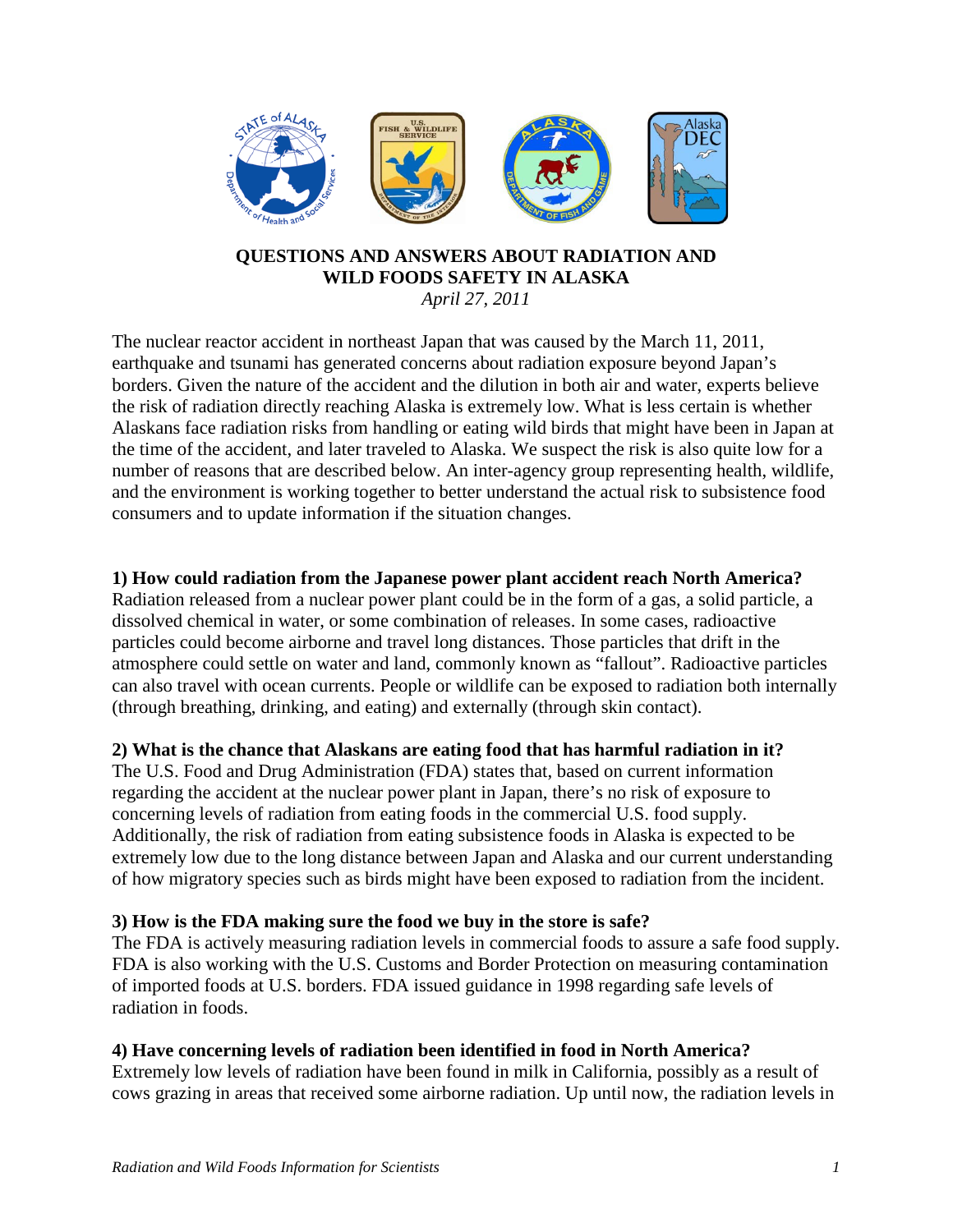milk have been far below the point where they could be considered a threat to human health, even for people who drink a lot of milk.

## **5) How might the radiation affect Alaska fish and other seafood (including marine mammals)?**

The great quantity of water in the Pacific Ocean quickly dilutes the concentration of radioactive material, so fish, seaweed, and other seafood from Alaska are likely to be unaffected. In addition, cesium-137, one of the radioisotopes released from Japan, is not taken up well in marine food chains, so it's unlikely to accumulate (build up) in higher level organisms like marine mammals. Other radioisotopes are not a problem for people who eat marine mammals because they either have short half-lives (e.g., iodine-131) or end up in parts of the animal's body that aren't commonly eaten, like bone (e.g., strontium-90).

# **6) How might the radiation affect migratory birds flying to Alaska from Japan?**

A number of bird species that breed in Alaska migrate through Japan. If they land in contaminated areas or ingest contaminated food or water, it's possible that they could be exposed to radiation and carry some of that radiation to their breeding grounds.

# **7) Is there any way for me to tell if a wild bird is carrying a dangerous level of radiation?**

We don't know for sure, but it's possible that a bird with a high level of radioactive contamination may appear ill. It is not uncommon to find sick or dead birds. If you come across large numbers of dead or ill-looking birds, it is not likely the result of radiation; however, you should contact the U.S. Fish & Wildlife Service at 1-866-527-3358.

# **8) What is being done to find out whether eating Alaska migratory birds is harmful to our health because of radiation?**

The inter-agency workgroup is gathering information that will help us determine whether migratory birds pose a radiation risk to consumers. Our activities include:

- Creating a list of bird species that are known to move through Japan (though in most cases we aren't able to know for sure whether a species was likely to be near the nuclear accident at a time when radiation was being emitted) and then fly to Alaska sometime during or after early March. The same list also shows those species that are known NOT to pass through Japan on their way to Alaska. The list is available at [alaska.fws.gov/ambcc/hunter.htm](http://alaska.fws.gov/ambcc/hunter.htm)
- Learning how much radiation has been taken up by birds during other radiation events, such as the Chernobyl nuclear accident and historical nuclear processing facilities in the U.S. (e.g., Hanford in Washington and Savannah River in Georgia).
- Finding out where in the bird's body each type of radioactive element goes.
- Assessing the likelihood that enough radiation could accumulate in birds migrating to Alaska to pose a health risk to people who eat them. At this time, there is no indication that such a risk exists.
- A collaborative effort among the University of Fairbanks, the State of Alaska, USFWS, Aleutian Pribilof Islands Association and the Department of Energy (Consortium for Risk Evaluation with Stakeholder Participation (CRESP) has been monitoring radiation levels around Amchitka and Adak Islands since the 1990s and has background data on certain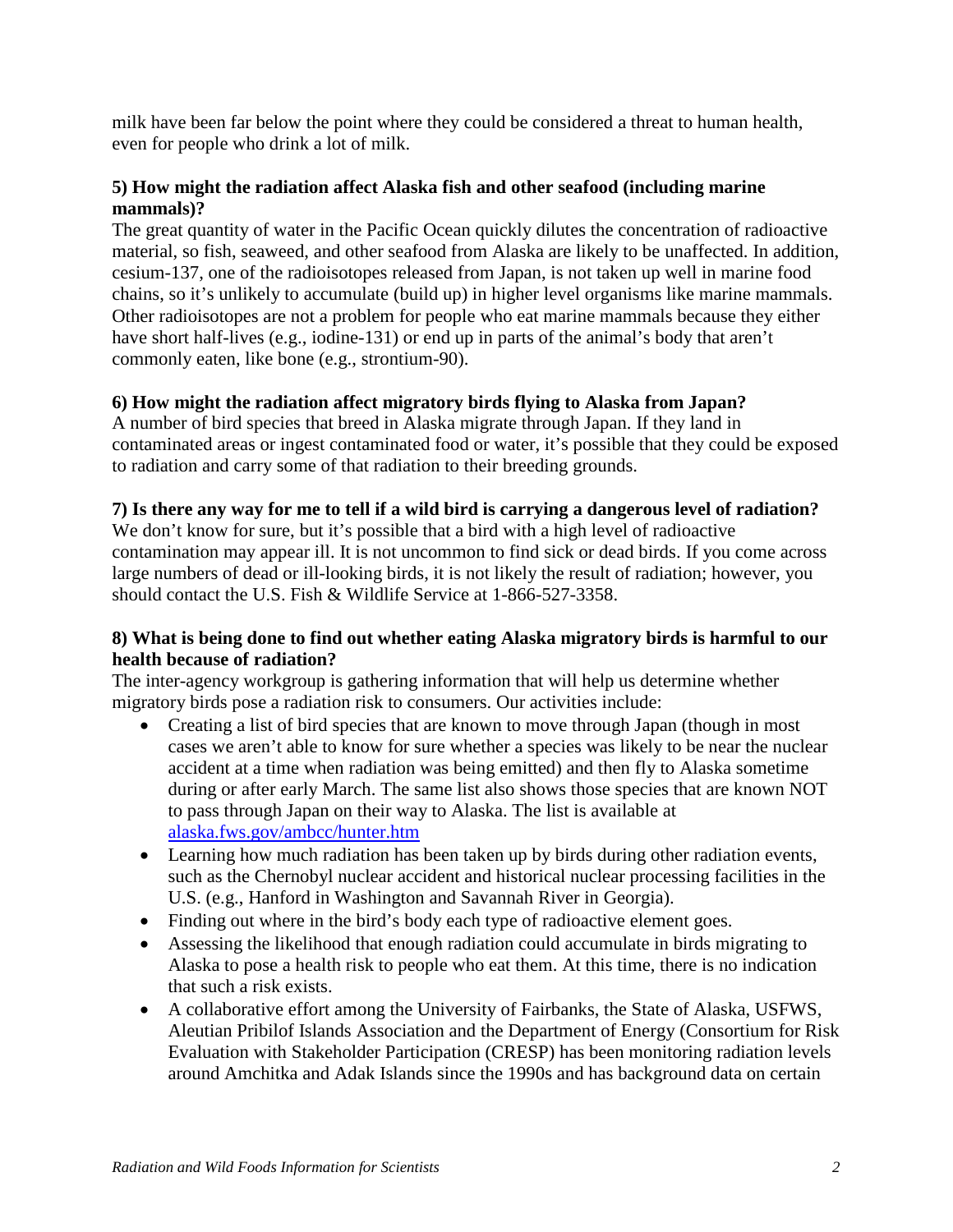plants and animals. Sample collection will continue this year to evaluate any changes from previous years.

**9) What can I do to have less chance of being harmed by radiation from wild Alaska birds?** At this time, there is no indication that such a risk exists. However, if you're concerned, there are some things you can do to further minimize the potential for radiation exposure from wild birds.

- Choose to eat birds that are NOT known not to migrate through Japan by looking at the accompanying list [alaska.fws.gov/ambcc/hunter.htm](http://alaska.fws.gov/ambcc/hunter.htm)
- Choose to delay harvesting the wild birds that may have travelled through Japan for at least a few weeks after they arrive in Alaska to allow time for any cesium-137 (the main radionuclide of concern) to be eliminated from the bird's body. In a live bird, cesium-137 is metabolized (processed) and then excreted, so that what remains in the body is reduced by one-half every 10 days or so. Once killed, however, the half-life of cesium-137 in bird meat is 30 years.
- Do not pick-up or harvest dead birds or birds that look ill.
- Remember that proper cooking and handling methods can protect you from food-borne illnesses, but they won't protect you against any radiation that might be in the foods. Radiation cannot be removed by cooking, freezing, boiling, or other food preparation methods.

### **10) Could I be at risk of radiation exposure from eating wild bird eggs?**

Wild bird eggs have not been tested for radiation, so we don't know for sure. However, we think it's highly unlikely that much radiation would end up in bird eggs, because the radioisotopes of potential concern (e.g., cesium-137) don't stay in the bird's body for very long. By the time a female bird lays her eggs in Alaska, most of the radioisotope will already have been excreted.

### **11) How can people best protect themselves when eating or handling wild birds or domestic poultry?**

We believe the possibility of coming into contact with enough radiation to be harmful by eating migratory birds is small. However, there are always health risks from improper handling or preparation of wild foods, due to bacteria or viruses that may be present. Washing with soap and water or most commercial hand cleaners after cleaning birds is important. It's also important to avoid hand-to-mouth activities like smoking, eating, and drinking after handling raw wild or domestic birds until after you are able to wash your hands. Always thoroughly cook any wild or domestic birds before eating. If possible, use a food thermometer to ensure meat has reached the proper cooking temperature. Cook whole birds or their parts to 165 degrees (Fahrenheit). Use an oven temperature of at least 325 degrees. If cooking in the field, make sure that the bird (or any bird parts cooked separately) is cooked until the inside juices run clear.

# **12) Could I be exposed to harmful levels of radiation by drinking surface water that ducks or other migratory birds have been in?**

Because the amount of radioactive material that might be carried by wild birds to Alaska is likely to be very small, local water sources that birds have been active in aren't likely to pose a radiation risk. However, unfiltered or untreated water can carry bacteria and parasites that do affect human health, so people should always follow safe water handling practices.